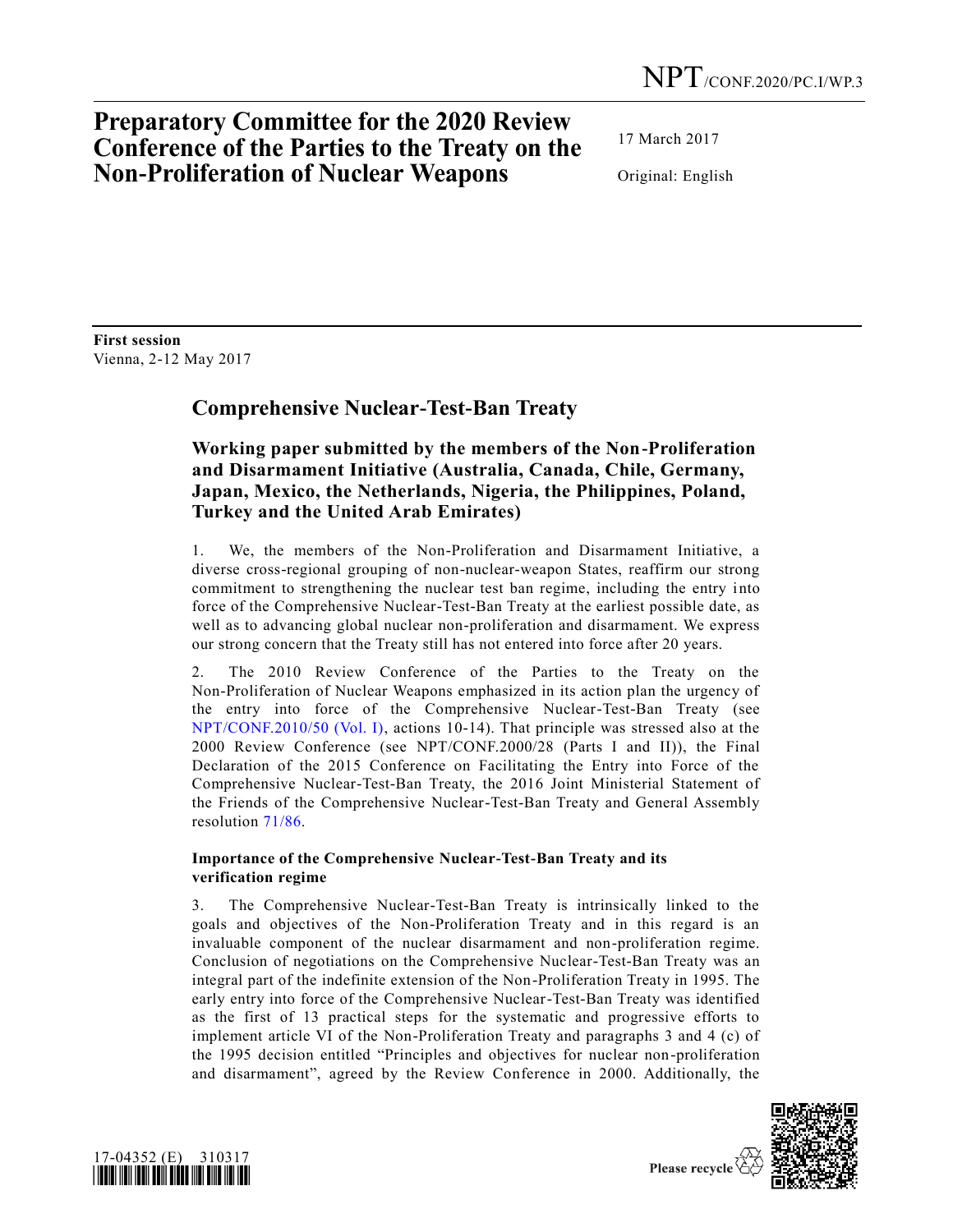basic obligations under article I of the Comprehensive Nuclear-Test-Ban Treaty represent the contemporary standard by which the provisions of article V of the Non-Proliferation Treaty, on the peaceful applications of any nuclear explosions, will now be interpreted.

4. The Non-Proliferation and Disarmament Initiative sees nuclear disarmament and non-proliferation as mutually reinforcing processes. The Comprehensive Nuclear-Test-Ban Treaty advances both. A permanent and legally binding commitment to end nuclear weapons testing and all other nuclear explosions is in the overwhelming interests of all countries. The obligations under the Treaty contribute to the limitation of the vertical and horizontal proliferation of nuclear weapons. The Treaty helps to constrain those States intent on developing a nuclear capability and inhibit the development of more advanced forms of nuclear weapons by the nuclear weapon States and other States possessing nuclear weapons. As such, we regard the Treaty to be a core element of the international nuclear disarmament and non-proliferation regime and its entry into force as a major contribution to international peace and security.

5. The widespread condemnation that has followed nuclear tests since the negotiation of the Treaty, demonstrated most recently by the response to the test conducted by the Democratic People's Republic of Korea on 9 September 2016, is testament to the normative strength of the Treaty's provisions. Together with the existing global de facto moratorium on nuclear test explosions, the Treaty has proved to be beneficial to nuclear disarmament and non-proliferation by stigmatizing nuclear test explosions. However, this is not a substitute for a permanent and legally binding commitment to end nuclear weapon testing and all other nuclear explosions, which can be achieved only by the entry into force of the Treaty. Entry into force of the Treaty is also a prerequisite for the powerful tool of the on-site inspections as the final verification measure to verify compliance by States with the Treaty. The Comprehensive Nuclear-Test-Ban Treaty was intended to be a key cornerstone treaty 20 years ago to support the Non-Proliferation Treaty, as it would ban nuclear testing once and for all after entering into force. Encouraging all States to sign and ratify the Comprehensive Nuclear-Test-Ban Treaty would also serve as a confidence-building measure within the context of the broader nuclear non-proliferation agenda. The ultimate goal is to achieve universalization of the Treaty. We therefore reiterate the urgent call to the eight remaining Annex 2 States and all other States to sign and ratify the Treaty without further delay, and to all countries to add to the pressure, as this would strengthen the norm of universality for the Treaty.

6. Continuing with the development of the Treaty's verification regime is vital to the effectiveness of the Treaty. For the past 20 years, the Treaty and its world -class verification system have underpinned the global norm against nuclear testing. This includes the International Monitoring System, the International Data Centre and the preparedness of the Comprehensive Nuclear-Test-Ban Treaty Organization to conduct on-site inspections, as well as the development of verification-related technical capacity in States. The International Monitoring System, which is at the core of the verification regime, is capable of accurately detecting and identifying explosions larger than 1 kiloton worldwide, in the atmosphere, underwater or underground, and has already proved its effectiveness by detecting nuclear tests by the Democratic People's Republic of Korea. The success of the Comprehensive Nuclear-Test-Ban Treaty Organization system in detecting that country's nuclear tests highlighted the capabilities and effectiveness of the verification regime and proved its value to global nuclear disarmament and non-proliferation, and underlined the significance of the Treaty. Additionally, data from the International Monitoring System have important civil and scientific benefits, especially in the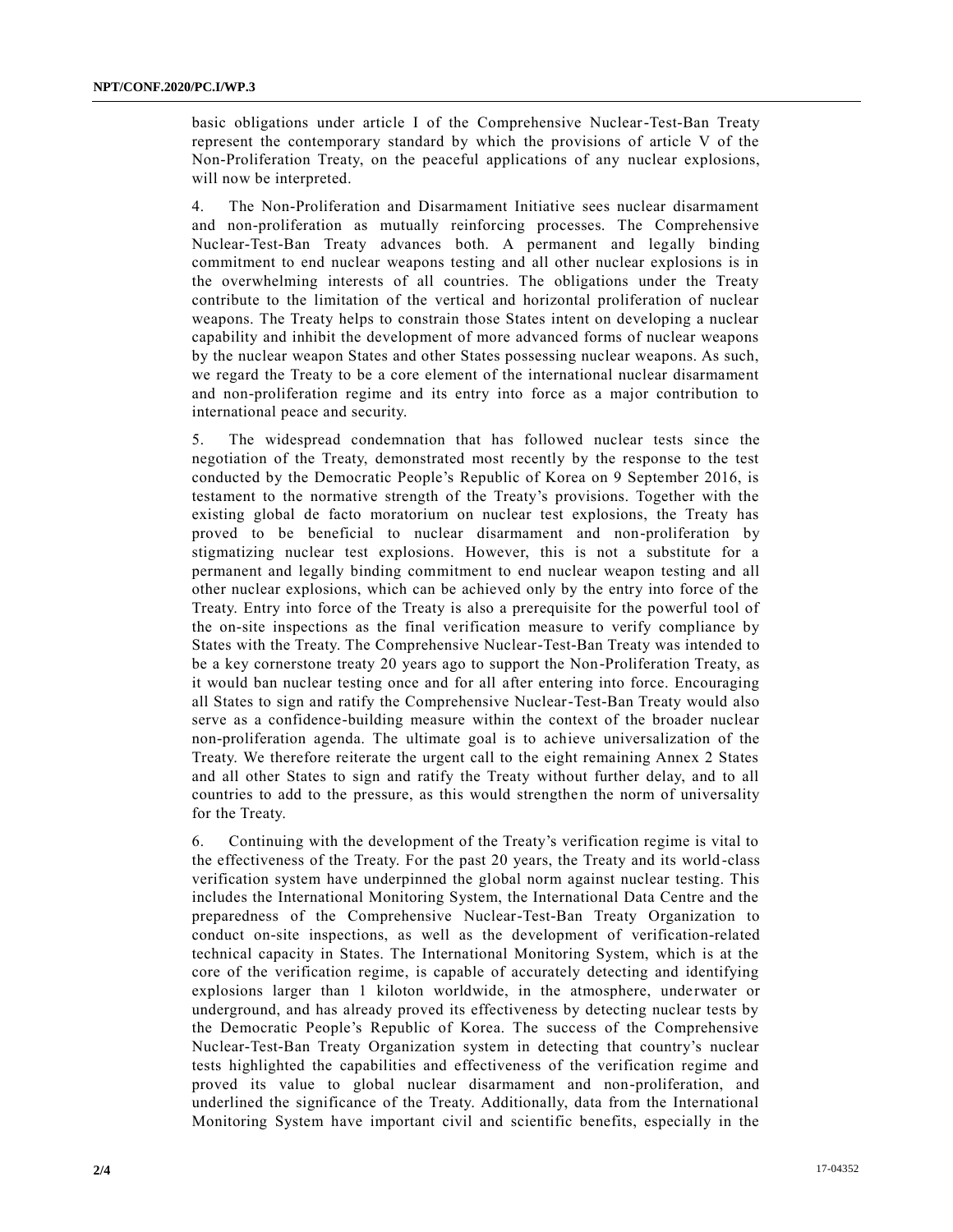context of natural disasters and other emergency situations, such as tsunami alerts and possibly other disaster alerts, and also in providing unique sets of data for scientific study. We encourage States that have not yet done so to complete the International Monitoring System stations in their territories and send data to the International Data Centre as soon as possible and, furthermore, encourage States that have not yet joined the Comprehensive Nuclear-Test-Ban Treaty to support the International Monitoring System and the International Data Centre. We also recognize the importance of capacity-building and the sharing of relevant expertise on the verification regime.

7. The International Monitoring System, consisting of 321 monitoring stations and 16 laboratories built in 89 countries worldwide, is currently 85 per cent complete.

8. Confidence in the ability of the verification regime to meet the requirements of the Treaty is fundamental to the success of the Treaty, as it gives States the assurance of adherence to the test ban. In this regard, further international cooperation in the development of the regime should be encouraged.

### **Status of the Comprehensive Nuclear-Test-Ban Treaty**

9. We welcome the recent ratifications by Angola, Myanmar and Swaziland. The Comprehensive Nuclear-Test-Ban Treaty has now been signed by 183 States, of which 166 States have ratified the Treaty.

10. Ratification by the eight remaining Annex 2 States — China, the Democratic People's Republic of Korea, Egypt, India, Iran (Islamic Republic of), Israel, Pakistan and the United States of America — is of paramount importance and is required for the Treaty to enter into force. There is also a small number of non -Annex 2 States that have yet to ratify the Treaty.

11. The Non-Proliferation and Disarmament Initiative fully supports the Article XIV process and the biennial ministerial meetings of the Friends of the Comprehensive Nuclear-Test-Ban Treaty aimed at facilitating the early entry into force of the Treaty, and is committed to the declarations issued at Article XIV Conferences and the joint ministerial statements on the Treaty.

#### **Promotion of the entry into force of the Comprehensive Nuclear-Test-Ban Treaty**

#### **The review cycle of 2020 should:**

12. Urge all States that have yet to ratify the Treaty to do so without delay, in particular the remaining eight Annex 2 States. Annex 2 States should ratify the Treaty without waiting for other States to do so first and thus contribute to building mutual trust. In order to support defusing regional tensions, regionally coordinated ratifications could also be considered. In this regard, we would welcome opportunities to engage with the non-signatory States, in particular Annex 2 States. We would therefore like to encourage these States to participate in future sessions of the Preparatory Commission for the Comprehensive Nuclear-Test-Ban Treaty Organization as observers. Entry into force of the Treaty is an achievable, essential step towards global disarmament that can and should take place without delay.

13. Reiterate that nuclear-weapon States have a particular responsibility, as agreed in action 10 of the action plan, to encourage ratification of the Treaty and call upon them to take the initiative in this regard. Ratification by nuclear-weapon States that have not yet done so would provide further impetus towards the entry into force of the Treaty.